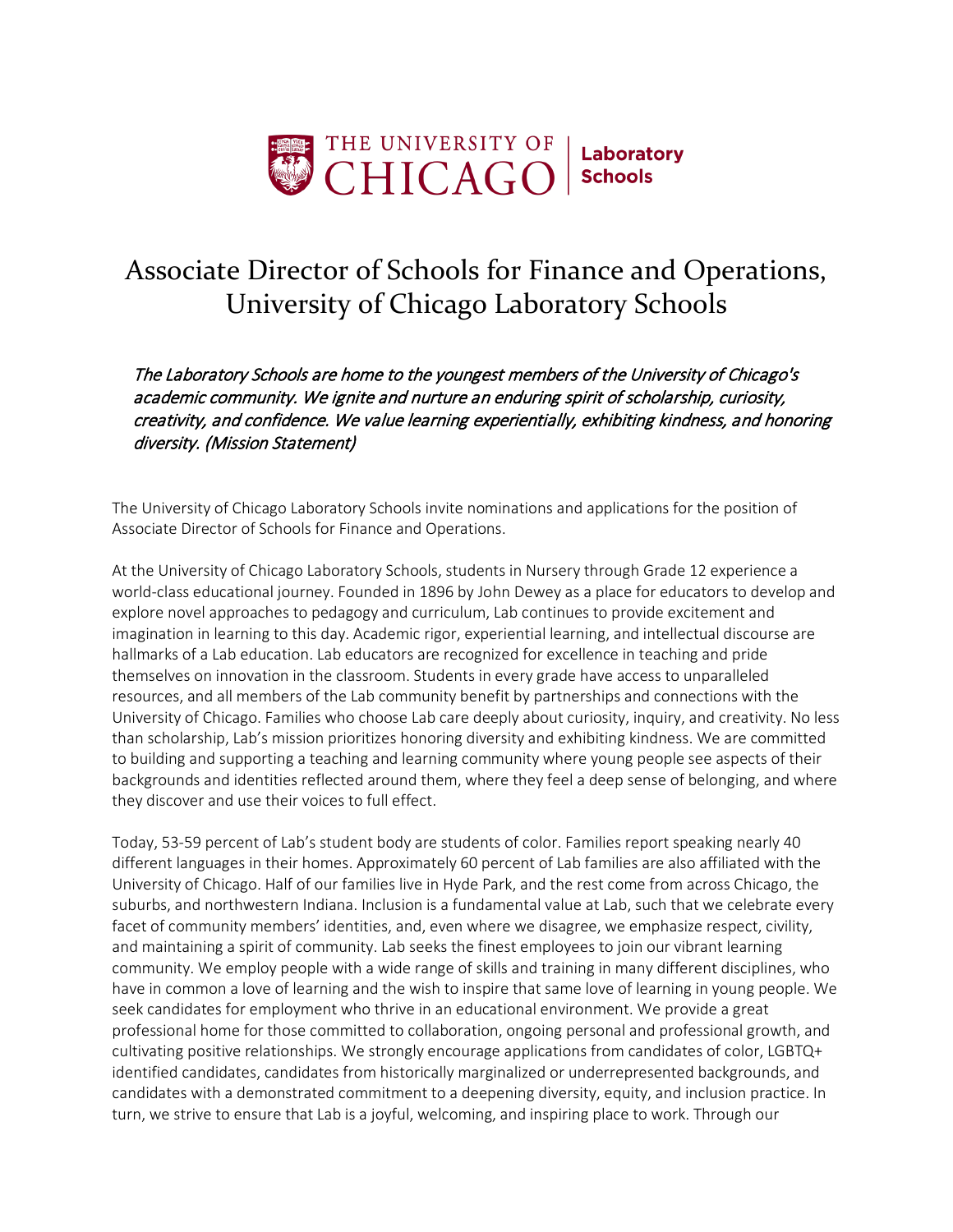connection to the University, faculty, staff, and administrators enjoy benefits and opportunities that would be nearly impossible to match in any other environment.

## Academic Programs

The Lab experience starts with the notion that children are to be taken seriously—as thinkers and as contributors in a community of learners. From that starting point, a relationship develops between teachers and students, adults and children, born out of respect and building to an understanding that each person's voice deserves to be heard.

The importance of intellectual life—of thought and exploration—infuses everything Lab does across all aspects of the curriculum. Lab's integrated academic program and pedagogical approach focuses on developing each student's sense of self within the broader community while expanding their skills, perspectives, engagement, and achievement. [Four libraries,](https://www.ucls.uchicago.edu/program/libraries) one for each division, and a strong library [curriculum](https://www.ucls.uchicago.edu/program/libraries/librarycurriculum) nurture children's love of literature and their enthusiasm for investigating the existing body of knowledge on any given subject of interest.

## N-2 (Nursery-grade 2)

Lab's [Nursery School and Kindergarten](https://www.ucls.uchicago.edu/program/nursery-school-kindergarten) (N/K) are designed with the belief that the intellectual and emotional lives of young children develop best in a setting in which teachers, the environment, and the program support play and exploration and the construction of relationships and ideas.

Lab N/K classrooms always have many different activities happening simultaneously. This is the "negotiated curriculum" in action: teachers prepare an environment filled with possibilities and encourage choice, initiative, exploration, and collaboration. Behind it all is the teacher's belief in the child's capacity and motivation to figure out the world and the desire to represent their ideas. Children arrive at Lab's doorstep eager to get involved. Teachers respond with programs that support this drive for understanding, autonomy, and competence.

As children move into [grades 1 and 2,](https://www.ucls.uchicago.edu/program/primary-school) there is a natural segue from an environment where the child is the curriculum to one in which the curriculum guides learning through specific paths. New skills and challenges are added in developmentally appropriate ways, and learning is structured to support the purposeful freedom we value and to provide each child with opportunities to move about, investigate, inquire, experiment, and exchange ideas.

#### Lower School (grades 3-5)

In [Lower School,](https://www.ucls.uchicago.edu/program/lower-school) students begin specialist-taught classes: science and a world language (French, German, Mandarin Chinese, or Spanish). Art, computer science, library, music, and PE all continue from prior grades.

Collaborative activities with common goals teach the importance of cooperation, responsibility, and a continuing and more sophisticated respect for each individual's ideas. Careful thought and planning go into creating classroom environments that foster—and sustain—the intellectual curiosity children bring to learning.

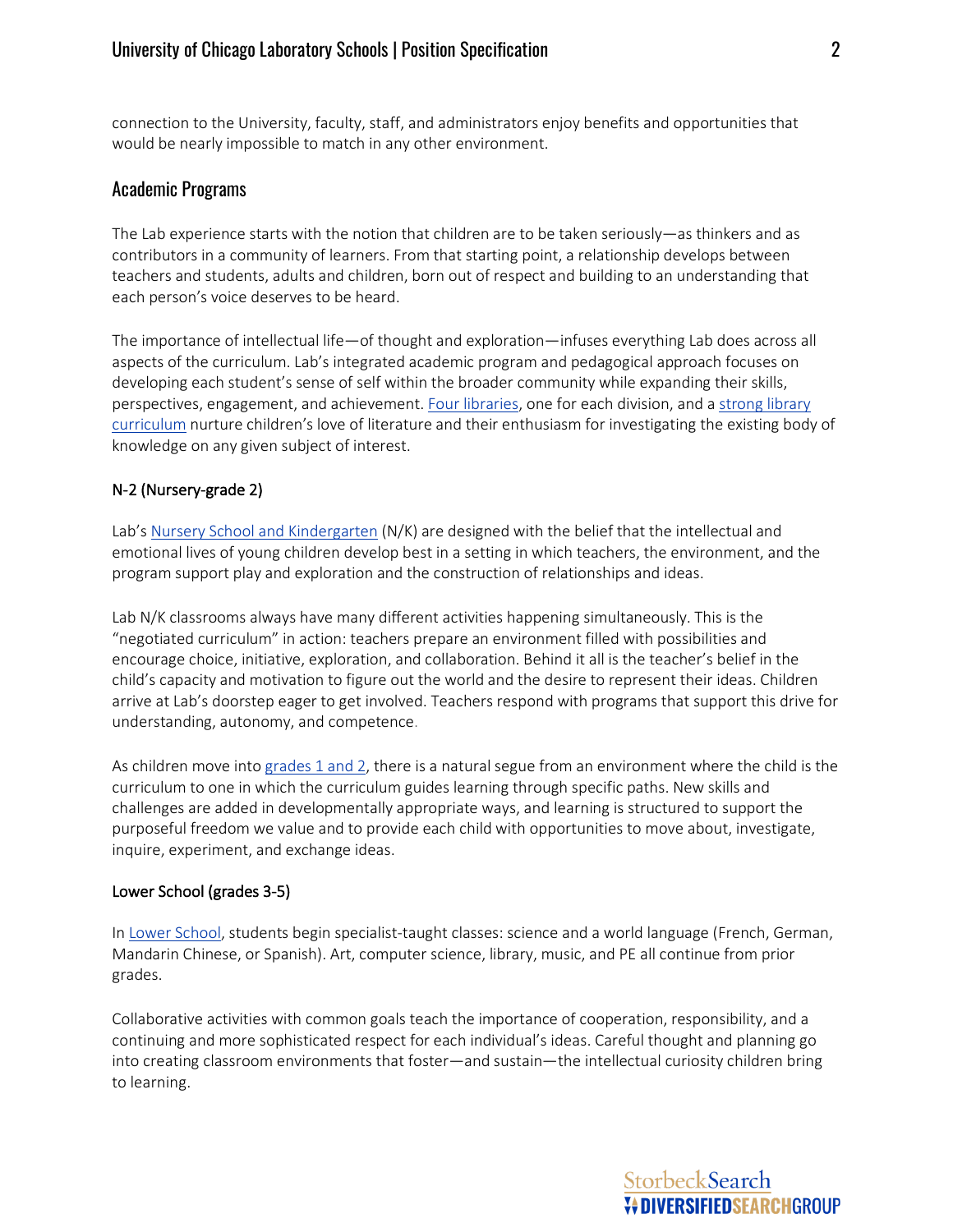## Middle School (grades 6-8)

In the [Middle School,](https://www.ucls.uchicago.edu/program/middle-school) each week, a student will connect with almost a dozen teachers specializing in different areas, each with unique interests and styles. Middle school advisory groups serve as the smaller community within the school for every child and provide an opportunity to engage in developmentally appropriate content related to executive functioning skills, social and emotional learning, and diversity, equity, and inclusion (DEI). Strong teacher/student relationships give students the confidence to discuss, question, and debate. This confidence translates into creative, expressive, vocal intellects and serves as the foundation for high school. Because students are becoming more independent, in eighth grade, Lab introduces the opportunity for kids to influence thei[r program of study](https://www.ucls.uchicago.edu/uploaded/middleschool/MS_2015_Program_of_Studies_1.pdf) by selecting arts and other elective courses.

A Lab tradition of [overnight trips](https://www.ucls.uchicago.edu/program/middle-school/class-trips) begins with the sixth and seventh grade camping trips and the eighth grade trip to Washington, DC—a culmination of their humanities curriculum. Interscholastic sports (the Middle School fields teams i[n six sports\)](https://www.ucls.uchicago.edu/athletics/teams-schedules) and many clubs are important parts of Middle School life. Notably, Lab encourages participation with an "everyone plays" approach so students can explore the world of competitive sports without risk of failure.

## High School (grades 9-12)

In [the High School,](https://www.ucls.uchicago.edu/program/high-school) also known as University High School or U-High, [the curriculum](https://www.ucls.uchicago.edu/uploaded/highschool/20JAN17_HS_Program_of_Studies_2020-21.pdf) emphasizes analytical reading, writing, research, strong math and science skills, and broad access to the arts. U-High's robust [service learning program](https://www.ucls.uchicago.edu/program/service-learning) is designed to foster community-minded, compassionate, and civically engaged students through awareness, service, and reflection. Using the city of Chicago as a classroom, the program provides students with a variety of experience spanning from volunteerism to course-based service learning.

Students often devote significant time outside of regular school hours to many different extracurricular activities, including U-High'[s 18 sports](https://www.ucls.uchicago.edu/program/high-school/clubs) on 36 [teams, 40+ clubs, theater and music, journalism, academic](https://www.ucls.uchicago.edu/program/high-school/clubs)  [teams, and more.](https://www.ucls.uchicago.edu/program/high-school/clubs) During junior year, each high school student begins working with a college counselor who oversees the college application process. The counselor focuses on helping each student gain acceptance at a college that will fit his or her unique needs, and Lab's counseling program supports families as they navigate the financial aspects of a college education. Lab students consistently matriculate a[t leading colleges and universities.](https://www.ucls.uchicago.edu/program/high-school/where-u-high-graduates-go)

## The Lab Community

## **Students**

The Lab community includes 2,200 students during the 2021-2022 school year: 695 students in N-2, 421 in Lower School, 458 in Middle School, and 626 in the High School. Fifty-one percent of Lab students are female and 49 percent are male, and 43 percent are white, 18 percent multiracial, 18 percent Asian/Asian American, 8 percent Black/African American, 4 percent Latinx, 2 percent Middle Eastern, Pacific Islander, or Native American, and 7 percent unspecified. More than 60 languages are spoken in students' homes. Students travel from all over the Chicagoland region to attend Lab, with 47 percent from the local Hyde Park/Kenwood neighborhoods; 38 percent from the North, Northwest, and West of Chicago; 9 percent from the suburbs in Illinois or Indiana; and 5 percent from the Near South, Southwest, or Southeast of Chicago. Sixty-one percent of Lab families are affiliated with the University of Chicago.

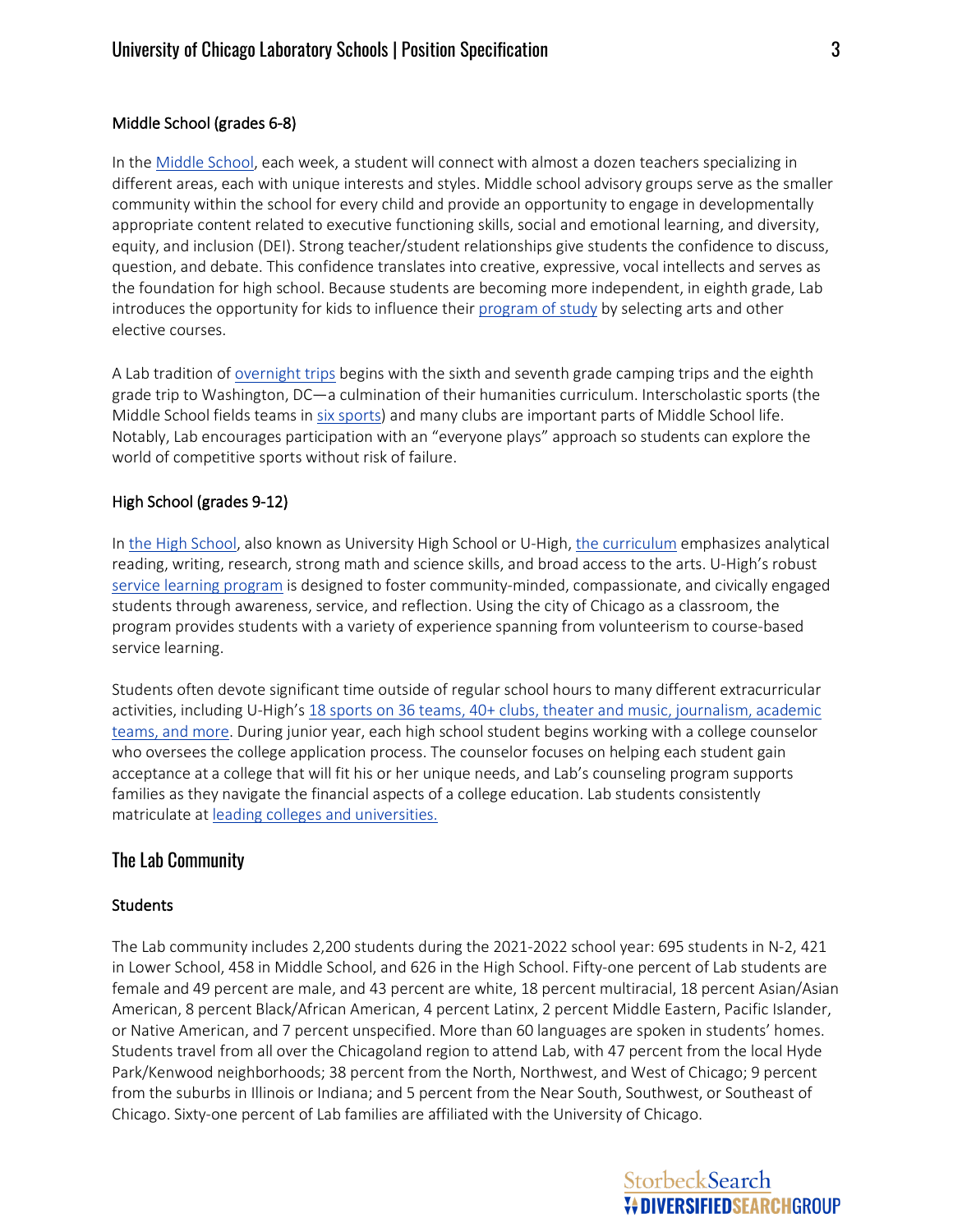The typical Lab student is involved in a number of extracurricular activities, including athletics, the arts, and [student publications,](https://www.ucls.uchicago.edu/about-lab/publication-and-communications) and can choose from among dozens of clubs and other student organizations. After graduation, Lab students attend leading colleges and universities, and [alumni](https://www.ucls.uchicago.edu/about-lab/alumni-of-note) have made significant contributions to the sciences, business, the arts, education, and government, among other areas. They include MacArthur genius award winners, a supreme court justice, and trailblazers in many fields of human endeavor.

## Faculty and Staff

Lab's dedicated faculty and staff consist of 288 faculty and 115 staff members. Approximately 80 percent of Lab teachers have an advanced degree, and ten Lab teachers have won Chicago's prestigious Golden Apple Award for Excellence in Teaching—more than any other school in the city. With an 8:1 student/teacher ratio in the Middle and High Schools, Lab allows students to be truly known by their teachers.

Lab's Faculty Association, local member 2063 of the American Federation of Teachers, works as a close partner with the school's administration to uphold the school's collective bargaining agreement and maintain clear, constructive lines of communication between faculty and Lab administration.

## Director, Tori Jueds

[Victoria Jueds](https://www.ucls.uchicago.edu/about-lab/from-the-director) joined the University of Chicago Laboratory Schools as director in summer 2021. Jueds came to Lab from Westtown School, a PK–12 Quaker day and boarding school in Pennsylvania, where she served as head of school from 2017 to 2021. In addition to leading Westtown's response to the COVID-19 crisis, Jueds forefronted goals in diversity, equity, inclusion, and access in the creation of a long-range strategic vision for the school, developed and consolidated resources for learning support and mental health, and worked toward three-divisional expansion of program areas including world language and the arts.

Jueds spent the decade prior at Princeton University in roles focused on students' residential and academic lives, and she taught for several summer sessions at Phillips Exeter Academy and at the George Washington University Law School, among other places. Earlier in her career, she worked as an attorney in New York and Washington, D.C., litigating cases involving civil rights and civil liberties issues.

She earned her JD from Harvard Law School and her AB in history and literature from Harvard College and, as a committed lifelong learner, has enjoyed coursework since then in religion and ancient Greek.

## Campus Facilities

In the past decade, Lab has built two new buildings, renovated most existing spaces, and expanded to a second campus. A custom-designed early childhood center, **Earl Shapiro Hall**, now houses the N-2 division on a new campus that is a short walk from the Historic Campus. The Historic Campus, which is adjacent to the University of Chicago campus, now includes a comprehensive arts facility, Gordon Parks [Arts Hall,](https://www.ucls.uchicago.edu/admissions/tour-our-school/tour-gordon-parks-arts-hall) as well as improved labs, makerspaces, new technology infrastructure, and enhanced spaces for collaborative teaching, libraries, and counseling. Lab's facilities include 100 classrooms at the Historic Campus located throughout five distinct (but connected) three- and four-story buildings and a  $gym$ [complex](https://www.ucls.uchicago.edu/admissions/tour-our-school/tour-sunny-kovler-gyms) featuring a dance studio, indoor five-lane swimming pool, and fully equipped training room. Multiple playgrounds and nearly five soccer fields of outdoor space extend Lab's learning footprint.

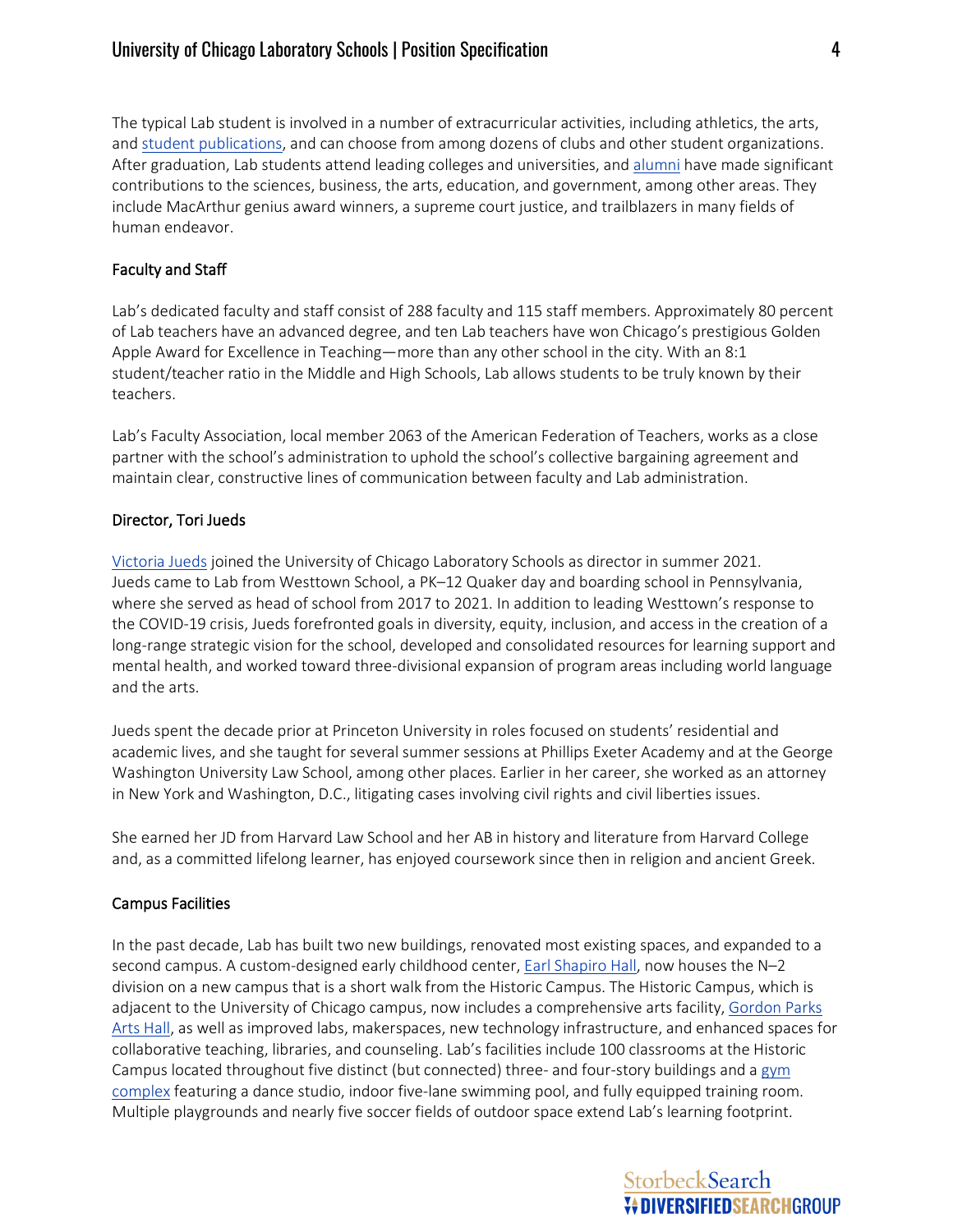## Life in Chicago, Illinois

Chicago is the third most populous city in the United States. With more than 2.7 million residents, it is the largest city in both the state of Illinois and the Midwest region. The extended Chicago metropolitan area is home to nearly 10 million residents. Positioned along Lake Michigan, Chicago is known as an international hub for education, finance, commerce, industry, technology, telecommunications, and transportation. One of the city's strengths is that it has one of the world's largest and most diversified economies, with no single industry employing more than 14 percent of the workforce.

Chicago is home to top universities, including the University of Chicago, Northwestern University, the University of Illinois at Chicago, and The School of the Art Institute of Chicago. The city hosts sports teams in each of the major professional leagues and has a vibrant arts community, which includes the Art Institute of Chicago, Steppenwolf Theatre, the Goodman Theater, the Chicago Symphony Orchestra, and the Joffrey Ballet.

The Laboratory Schools' location in the [Hyde Park neighborhood](https://www.choosechicago.com/neighborhoods/hyde-park/) of Chicago offers residents the opportunity to live with the conveniences of a large city while experiencing a neighborhood feel. Many members of the Lab community are residents of Hyde Park and appreciate its sense of history and community. The area has new hotels, popular restaurants, music venues, shops, and is home to some of Chicago's most famous bookstores. With public transportation nearby, Hyde Park also offers easy access to the vibrant attractions of downtown Chicago.

## Advancing Diversity, Equity, and Inclusion

Diversity is integral to Lab's educational mission. Diversity at Lab includes the thoughts and worldviews, identities and affiliations, aptitudes and aspirations, races and cultures, genders and sexualities, and experiences and economics of students, families, faculty, administrators, and staff. Through their engagement with diversity, students gain the preparation they need to live and lead in a complex world, with an inherent sense of inclusiveness and justice.

Lab's diverse community plays a vital part in students' [academic, social, and individual](https://www.ucls.uchicago.edu/about-lab/diversity-statement) growth. The school affirms the following core commitments:

- Diversity-Informed Teaching
- Experiential Learning
- International Hiring & Admissions
- Strong Sense of Community
- Cross-Cultural Skill Development
- Social Responsibility
- Freedom of Individual Expression
- Appreciation of Individual Potential
- Educative Conflict Resolution

In the [2019 Strategic Framework,](https://www.ucls.uchicago.edu/uploaded/uploaded/2019StrategicFramework-online.pdf) Lab identified a key action item, declaring: "Lab is committed to strengthening efforts to build and support a diverse student body, faculty, and staff, knowing this is a hallmark of educational excellence." Further elaborating on this goal, in June 2020 the [Diversity Advisory](https://www.ucls.uchicago.edu/about-lab/diversity-statement)  [Committee](https://www.ucls.uchicago.edu/about-lab/diversity-statement) published a [Diversity Action Plan.](https://www.ucls.uchicago.edu/uploaded/DEI/DiversityActionPlan_June2020.pdf) This plan exists within the larger [UChicago Diversity &](https://diversityandinclusion.uchicago.edu/)  [Inclusion Initiative](https://diversityandinclusion.uchicago.edu/) and is intended to guide the community through 2023. Three sections of the plan address inclusive teaching (teaching and learning), diversifying Lab's community (people), and sense of

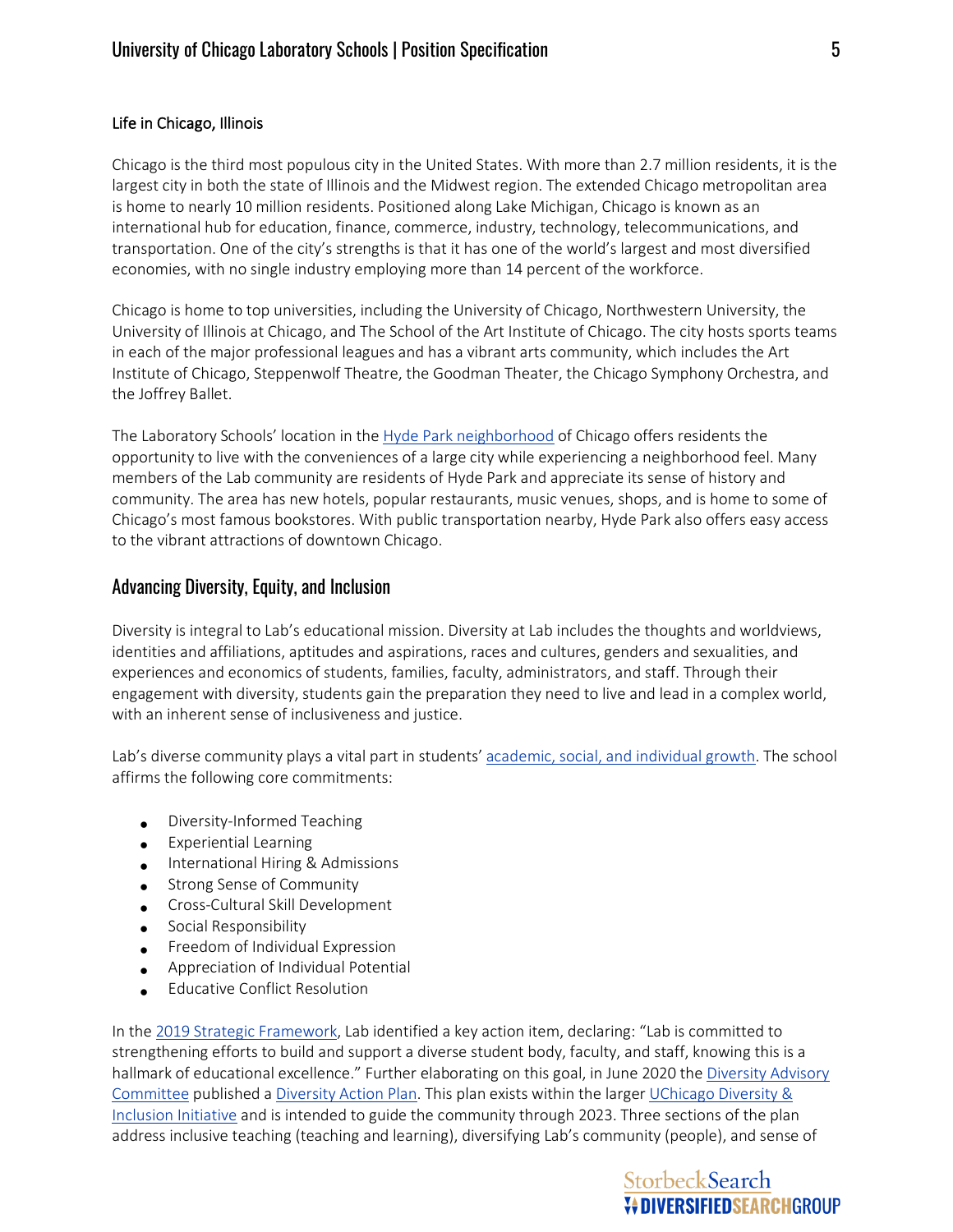belonging (climate and community). These areas are underpinned by the fourth section, infrastructure, which addresses the resources needed to sustain Lab's diversity efforts.

## Strategic and COVID-19 Planning

Celebrating its quasquicentennial  $(125<sup>th</sup>)$  anniversary in 2021, Lab is focused on delivering the most outstanding education to its students and doing so in a manner that instantiates the core values of the University of Chicago. In 2019, Lab published its Strategic [Framework,](https://www.ucls.uchicago.edu/uploaded/uploaded/2019StrategicFramework-online.pdf) outlining the priorities for its energy and work. The process engaged hundreds of Lab faculty, staff, parents, alumni, students, board members, and University of Chicago leaders individually and in small groups and thousands more stakeholders via a quantitative survey. Underpinning this inclusive work was a scan of all existing data: Lab's ISACS accreditation self-assessment and final reports; a student health and wellness survey; and data from multiple quantitative parent and employee surveys. The goals and actions identified as part of the strategic framework are aligned under four overarching themes:

- Building a model of progressive education for the  $21<sup>st</sup>$  century
- Ensuring a healthy and inclusive community
- Improving leadership, governance, and decision-making
- Securing Lab's fiscal soundness and an appropriately resourced future

## Fiscal Affairs

## Budget and Finance

As a unit of the University of Chicago, Lab participates in both annual and multi-year University budgeting processes. The Associate Director will oversee Lab's budget of more than \$80 million. With the guidance of Lab's Board, and under the Associate Director's leadership, Lab's finance team works with the principals, department chairs, and other administrators to determine staffing and capital needs and operating budgets. These programmatic costs, along with enrollment forecasts, the growth of net tuition, fundraising, and other revenues are incorporated into a multi-year budgeting model that guides Lab's annual budget choices.

Lab has an endowment of \$34.9 million (as of 12/31/21) that is managed as a part of the University of Chicago endowment. Eighty-six percent of the Lab endowment is restricted to supporting student financial aid.

## Enrollment

For the 2021-2022 school year (Oct 1, 2021), Lab has 2,200 students across 15 grades, nursery-3 through grade 12. Lab has grown 46 percent since 1990. Much of that growth has occurred over the past ten years (+23 percent).

Approximately 61 percent of students come from families who are affiliated with the University of Chicago. Approximately 70 percent of Lab students receive some discount to full tuition, either through financial aid, tuition remission (provided to eligible employees by the University of Chicago and University of Chicago Medicine), or both.

Lab awarded approximately \$3.8 million in need-based financial aid in 2020-21 (not including University remission). For 2020-21, the average financial aid award was \$15,162, and the median financial aid award

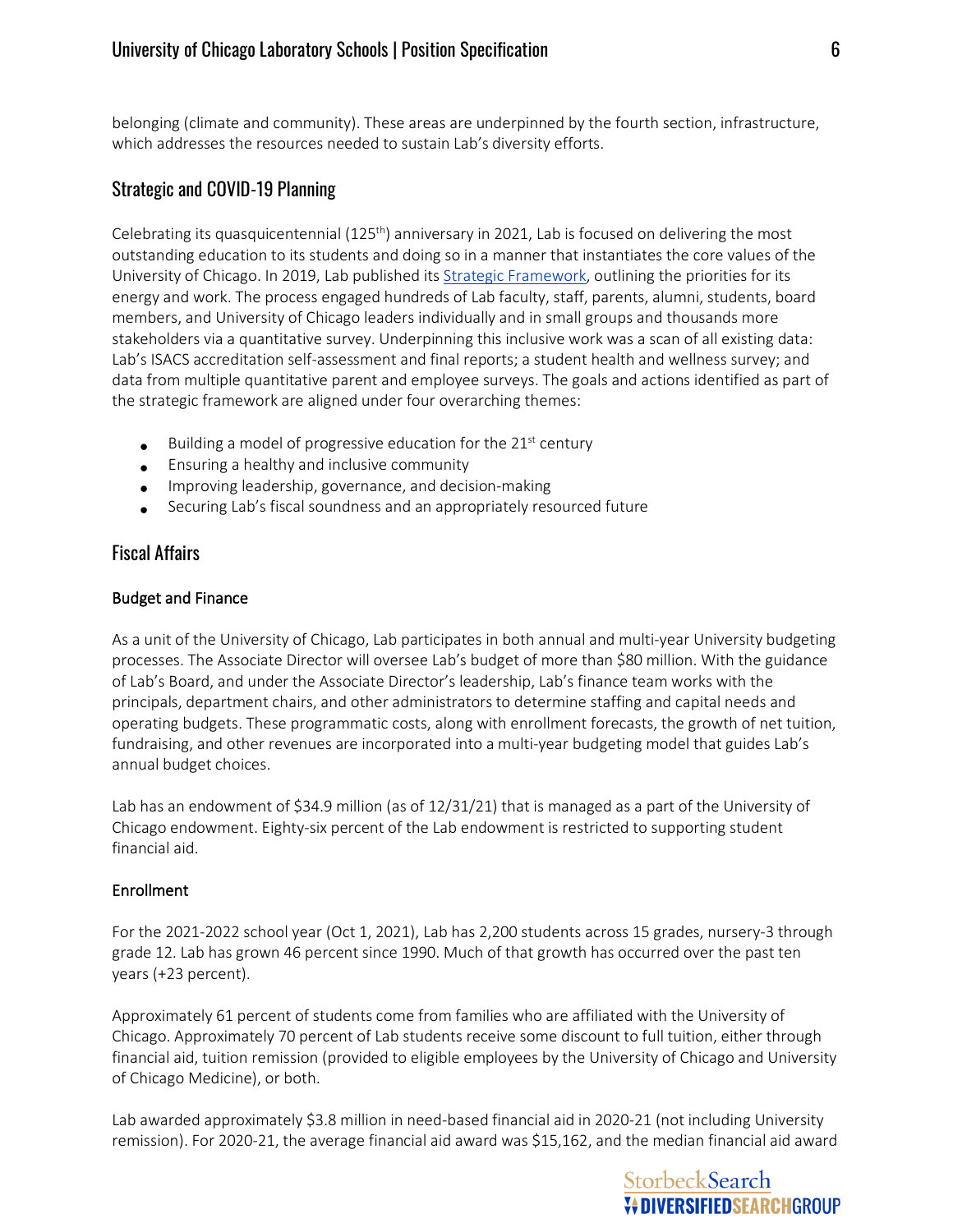was \$12,404. The total reflects a 20 percent increase in financial aid over the previous year. Still, continued increases in Lab's aid budget, mainly achieved through philanthropy, are critical to Lab's aspirations around economic diversity and full access to all educational experiences at Lab.

In response to the COVID-19 pandemic, Lab offered families an option to temporarily withdraw for the 2020-2021 school year; spots were held with a 50 percent tuition payment (which was able to be applied to 2021-2022 tuition). For 2020-21, 119 students took advantage of this policy.

## Development

Fundraising at Lab closes a budget gap in annual operations and funds around 50 percent of Lab's financial aid budget. In addition, it allows Lab to meet aspirational goals that would otherwise be impossible to reach. Last year, Lab raised \$4.7 million in new pledge commitments and outright cash gifts.

In 2014, Lab completed the \$82 million Lab+ Campaign which enhanced every aspect of Lab including a \$192 million campus expansion and renovation that included the building of Earl Shapiro Hall and Gordon Parks Arts Hall. While the Lab+ campaign officially concluded in 2014, Lab continued to fundraise and was dovetailed as a [strategic priority](https://campaign.uchicago.edu/priorities/laboratory-schools/) into the University of Chicago's comprehensive campaign: [Inquiry &](https://campaign.uchicago.edu/)  [Impact.](https://campaign.uchicago.edu/) Lab ultimately raised \$99.3 million as part of the University's overall total of more than \$5 billion.

## The Role of the Associate Director of Schools for Finance and Operations

The Associate Director of Schools for Finance and Operations serves as the chief finance and operations officer for the Laboratory Schools. Reporting to and working closely with the Director of Schools, the Associate Director is the senior administrator responsible for overseeing and stewarding the schools' financial, operational, and physical resources.

Lab is a complex organization serving a variety of internal and external constituencies, with a business model that mirrors independent school management in most respects, even as the schools also function as a unit of the University of Chicago. Responsive both to the opportunities and challenges of this complex structure, the Associate Director provides leadership in school finances, budget planning and management, physical plant maintenance and project management, information and technology services, auxiliary programs and revenue, and other program areas.

The Associate Director oversees a broad range of departments and responsibilities, providing supervision, mentorship, and support for the directors of Finance, Operations, Information and Registration Services, Safety and Security, and Family Life Programs (Lab's auxiliary programs), overseeing the work of these departments as well as Transportation and Food Services which are nested within them. In addition, the Associate Director advises and partners with offices and areas including nursing, wellness, and EEO, and academic divisions on compliance issues and business matters. The Associate Director has six direct reports and an overall responsibility for about 45 full-time employees and 100 seasonal/ temporary employees.

As an integral member of the senior leadership team, the Associate Director collaborates with other senior administrators, partners with members of the Laboratory Schools Board, and works closely with colleagues at the University of Chicago on questions of long-range strategic import and issues pertinent to the daily operations of the schools. The work of the Associate Director will bring them into close contact with Lab's academic program, all aspects of Lab's operations, and the breadth of Lab's community. They are expected to build positive and productive relationships with employees, students,

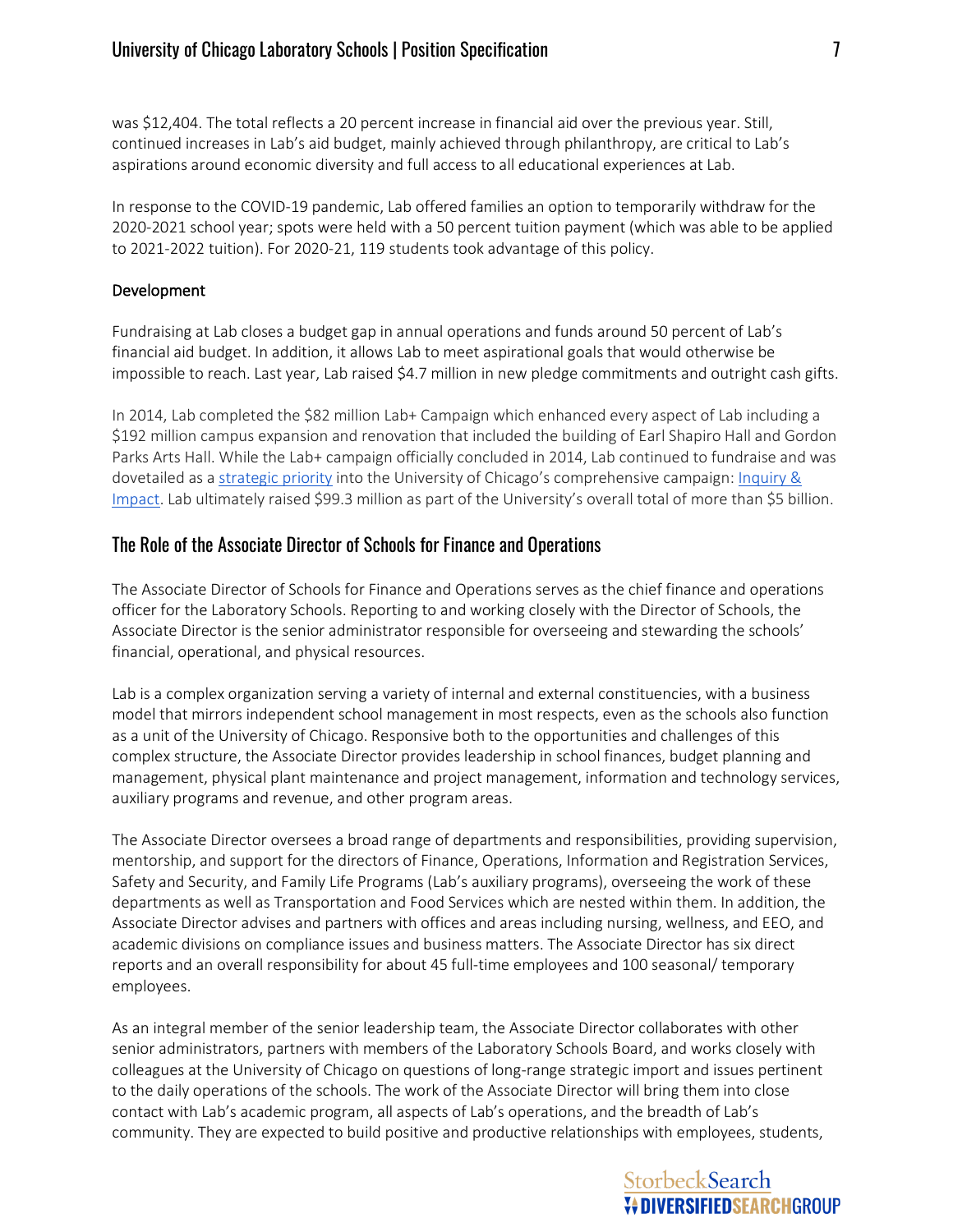and their families, characterized by careful listening and a commitment to problem solving and customer service.

## Opportunities & Challenges

With an exceptional tradition of offering world-class, progressive education for the University of Chicago's youngest community members, Lab is poised to build on its legacy of preparing students for lives of exploration and productive citizenship. Among the many opportunities to strengthen Lab's financial, investment, and business acumen, the next Associate Director will:

- Ensure Lab's financial and operational stability: The Associate Director oversees Lab's budget and is responsible for growing and stewarding its financial resources. The Associate Director will also have the opportunity to review and refresh Lab's operations to meet the needs of its growing and varied community.
- Continue to strengthen Lab's connection to the University of Chicago and build new opportunities for faculty and students: As a part of the University, Lab benefits from the academic resources and facilities of one of the world's leading research universities. The Associate Director will play a central role in building relationships to meet the needs of Lab's faculty and students. It will be crucial for the Associate Director to work in close partnership with University counterparts to develop a strategy for meaningful collaboration, capitalizing on the many opportunities to enrich the student, faculty, and staff experience at Lab.
- Support initiatives around **DEI:** The Lab community is deeply committed to its pursuit of a truly inclusive learning environment. The Associate Director will play a critical role in identifying resources to advance existing initiatives and fund new strategies to ensure that Lab offers an inclusive and welcoming environment for people of every background. The Associate Director must champion DEI as a core competency for Lab and identify opportunities to take concrete action in advancing this essential component of Lab's mission.
- Manage growth and increasing complexity with a particular focus on maintaining Lab's strongest sense of community: Over the last decade, Lab has experienced substantial growth in student body, faculty, staff, infrastructure, and programming. The next Associate Director will have the opportunity to support and sustain the growth that has taken place.
- Identify resources to support Lab's outstanding faculty and staff: Lab is privileged to be home to some of the best faculty and staff in nursery through grade 12 education. Many of Lab's faculty and staff have been with Lab for a decade or longer, bringing deep expertise in their fields and unwavering dedication to their students. The next Associate Director will play a critical role in providing access to resources that meet the needs of the Lab community.

## Responsibilities:

- Advises and partners with the Director on financial analysis and planning, budgeting, physical plant management and school operations, and policy matters.
- Provides leadership in developing the Laboratory Schools' long-range strategic goals and objectives as well as the daily and yearly management of the organization.
- Works closely with the Lab Board's Committee on Planning and Operations on questions of annual planning and accountability as well as long-range strategic goal-setting.

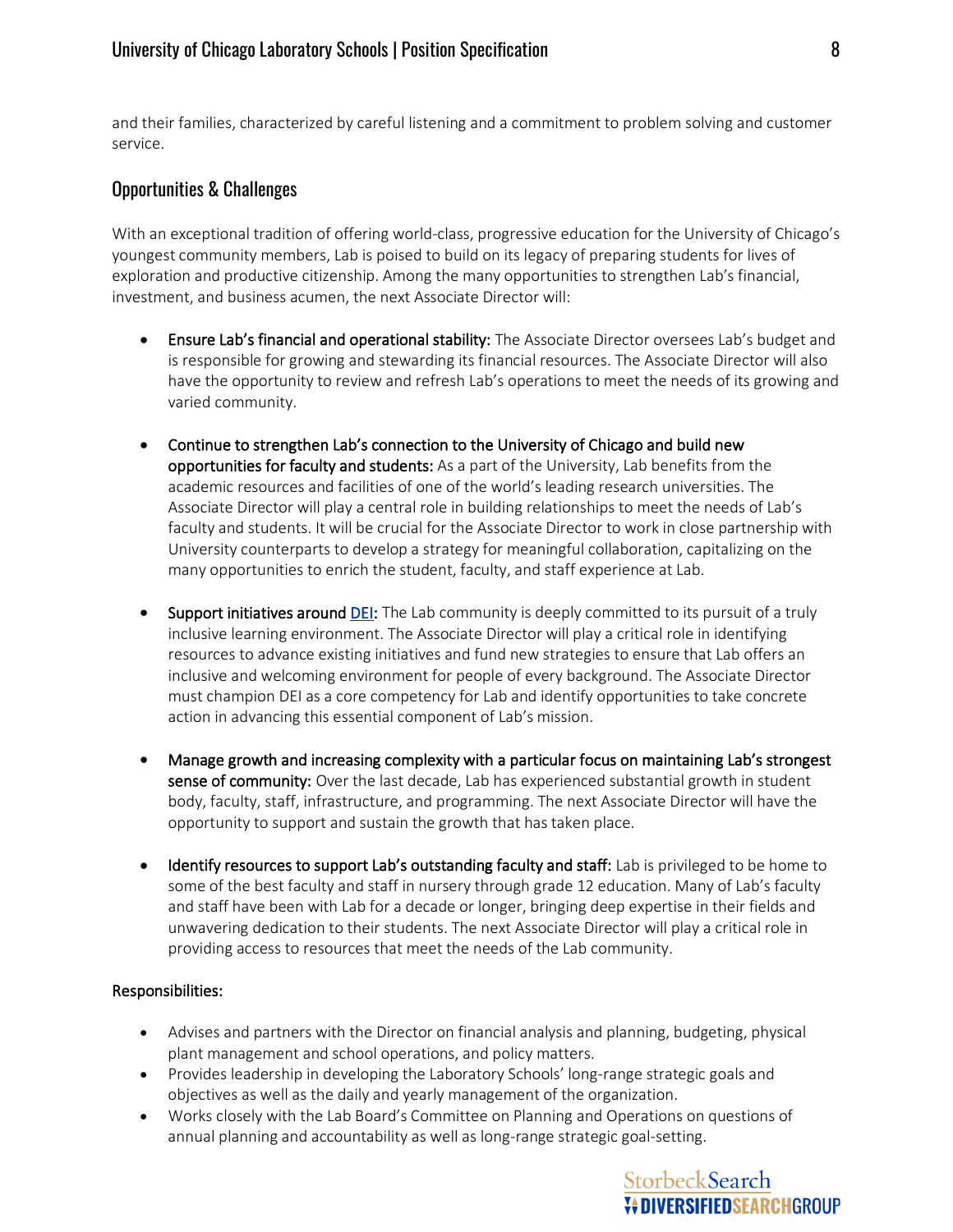- Maintains clear and robust lines of communication, ensuring that the Director and other relevant partners are informed of all critical emerging and developing issues.
- Works closely with the Director of Human Resources on employee benefits and compensation.
- Represents the schools to various departments of the University responsible for financial planning, operations, and maintenance of Lab School policies, programs, and facilities.
- Serves as Lab's main point of contact for professional affiliations including ISBE and ISACS, leads re-accreditation processes, and works closely with senior academic administrators on institutional academic compliance.
- Works closely with University partners on compliance issues, risk management, insurance, and legal guidance.
- Maintains a healthy and productive relationship with unionized employees and non-unionized employees. Provides a leadership voice in union contract negotiations and brings a nuanced understanding of employee relations.
- Serves as Lab's main point of contact for strategic partnerships, including High Jump.
- Directly supervises a team of department directors, who, in turn, bear important responsibilities for the management of school affairs.
- Supports direct reports in reaching their full potential by means of positive working relations informed by thoughtful goal setting, personalized feedback, ample communication, and performance appraisals. Fosters excellence in direct reports' work through professional development opportunities, leadership coaching and training, mentorship, and support.
- Exemplifies and supports a robust commitment among direct reports and teams to advancing diversity, equity, inclusion, and belonging. Understands the importance of diversity in hiring to advance the schools' mission. Across departments and teams, ensures ample opportunity and appropriate incentives for personal and professional growth in understanding implicit biases, the role of privilege in communities and cultures, and ensuring equitable systems, policies, and procedures.
- Promotes a culture of customer service, excellence, and continuous improvement among direct reports and their departments. Demonstrates and encourages a commitment to lifelong learning and growth.
- Provides oversight and leadership for a number of teams.
	- o Finance: supports the Director and Department of Finance on financial planning and analysis, budgeting, procurement, and resource allocation. Oversees development and communication of the annual budget and long-term financial planning and projections for the schools. Ensures rigorous application of appropriate internal controls, financial planning processes, accounting standards, and safeguards for accountability, financial responsibility, and transparency. Analyzes data for trends and monitors progress toward goals for the Director, Board, and community. Oversees training and routine follow-up with budget managers across the schools. Supports the development and implementation of analytics, dashboards, and other strategies for financial transparency and accountability. Develops and maintains school policy related to procurement, travel, and financial controls generally.
	- o Operations: supports the Director and Department of Operations on campus maintenance, capital projects, safety and security, event management, mailroom, janitorial, and food services. Prioritizes clean, safe, and sustainable campus operations; takes a lead role in maintenance, building, and renovations projects, including consultation and decision-making in major construction projects. Partners with University colleagues on event management, traffic, sustainability, and safety training.

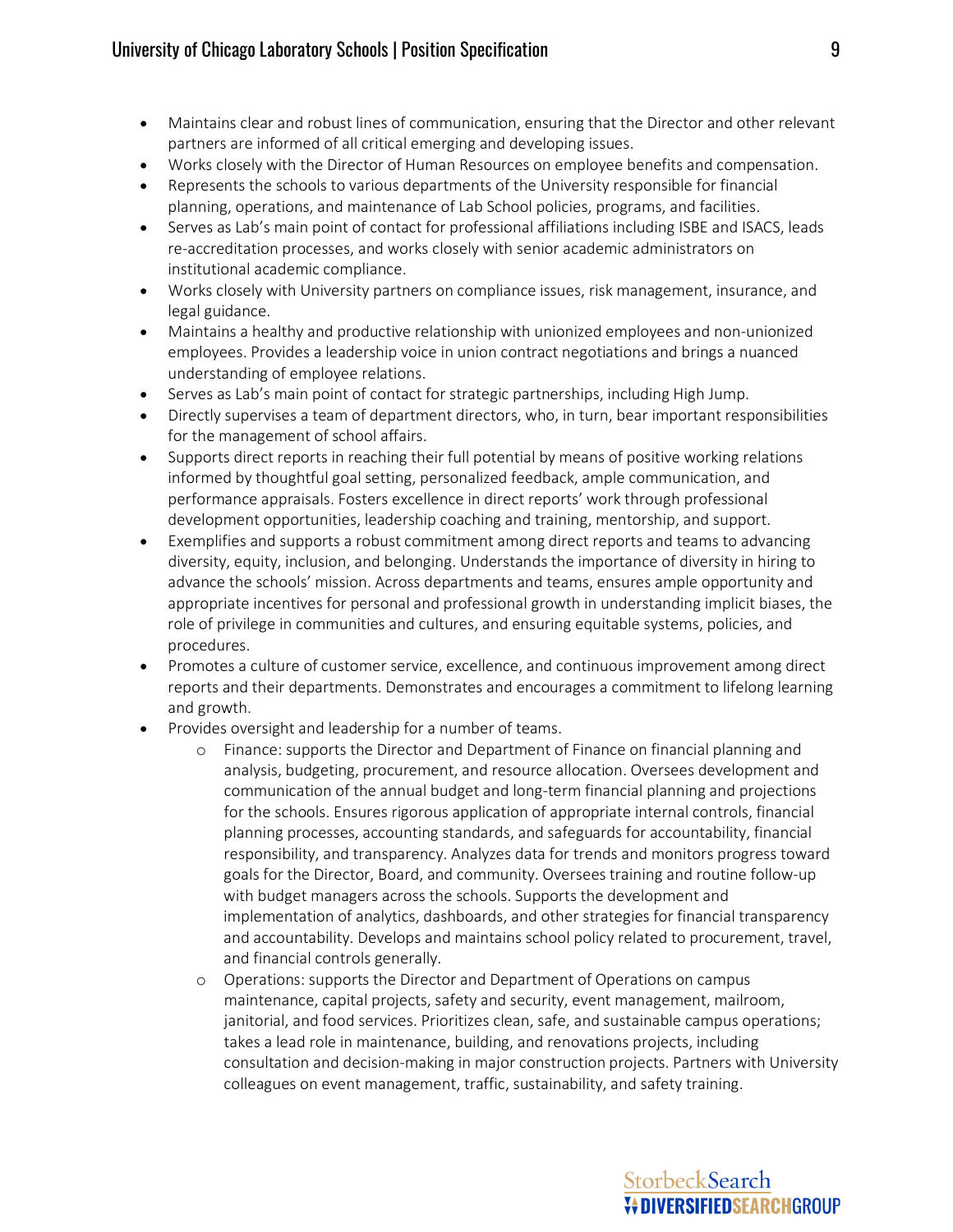Ensures support for the Safety and Security staff, part of the Operations team, with regard to emergency and crisis planning, training, drills, safety and security technology, and personnel. Chairs the schoolwide Threat Assessment Team.

- o Information and Registration Services: supports the Director and Department of Information and Registration Services with regard to data systems, collection, management and maintenance and operational and educational technologies. Supports the team in ensuring smooth operations and appropriate communications in student information systems, help desk operations, educational technologies, and audio-visual technologies. Partners with the director and department to determine acceptable levels of IT risk, respond to IT security concerns, and set policy for students and staff around safe computing.
- o Family Life (Auxiliary) Programs: supports the Director and Department of Family Life Programs on annual planning and daily operations in before- and after-school programs and summer programs, transportation, and facilities rentals, as well as long-term strategic planning in auxiliary programming.
- o Academic and Student Programs: provides guidance, partnership, and counsel to Lab's four academic divisions, nursing team, wellness and counseling programs, equal opportunity and Title IX programs. Provides advice with regard to compliance, legal, and budgetary matters in partnership with relevant University offices.
- Serves as a liaison to academic, research, and administrative units within the division and of the University.
- Manages employees through subordinates, usually other managers. Establishes performance goals, allocates resources, and assesses policies for direct subordinates.

## Preferred Qualifications and Competencies

The ideal candidate will bring deep experience in finance and operations and a proven track record of leadership. They will be a seasoned manager with demonstrated success in mentorship and support of colleagues. In order to effectively convey and explain critical and often complex matters, the ideal candidate will bring excellent written and oral communications skills and a teacher's mindset. They will be motivated by enthusiasm for the opportunities of non-public education and will maintain a keen eye for areas of improvement and growth throughout the Lab Schools. The ideal candidate will bring commitment to building and maintaining positive relationships throughout the community, commitment to Lab's values including equity and belonging, enthusiasm for Lab's mission, and the determination to use their responsibilities as an opportunity to foster an engaging and inclusive school culture.

In addition, the successful candidate will possess many of the following qualifications and competencies:

- Education
	- o Bachelor's degree required. Master's degree in business, accounting, nonprofit management, finance, or related field preferred.
- Work Experience
	- o Minimum of ten years' experience in progressively responsible leadership positions in financial/operational planning and oversight, preferably in nonprofit organizations.
	- o Working in a primary or secondary independent schoolsetting.
	- o Navigating the administration and bureaucracy of a university or other complex organization.
	- o Overseeing direct reports with a variety of responsibilities and proven track record of effective and productive supervision, management, and mentorship.

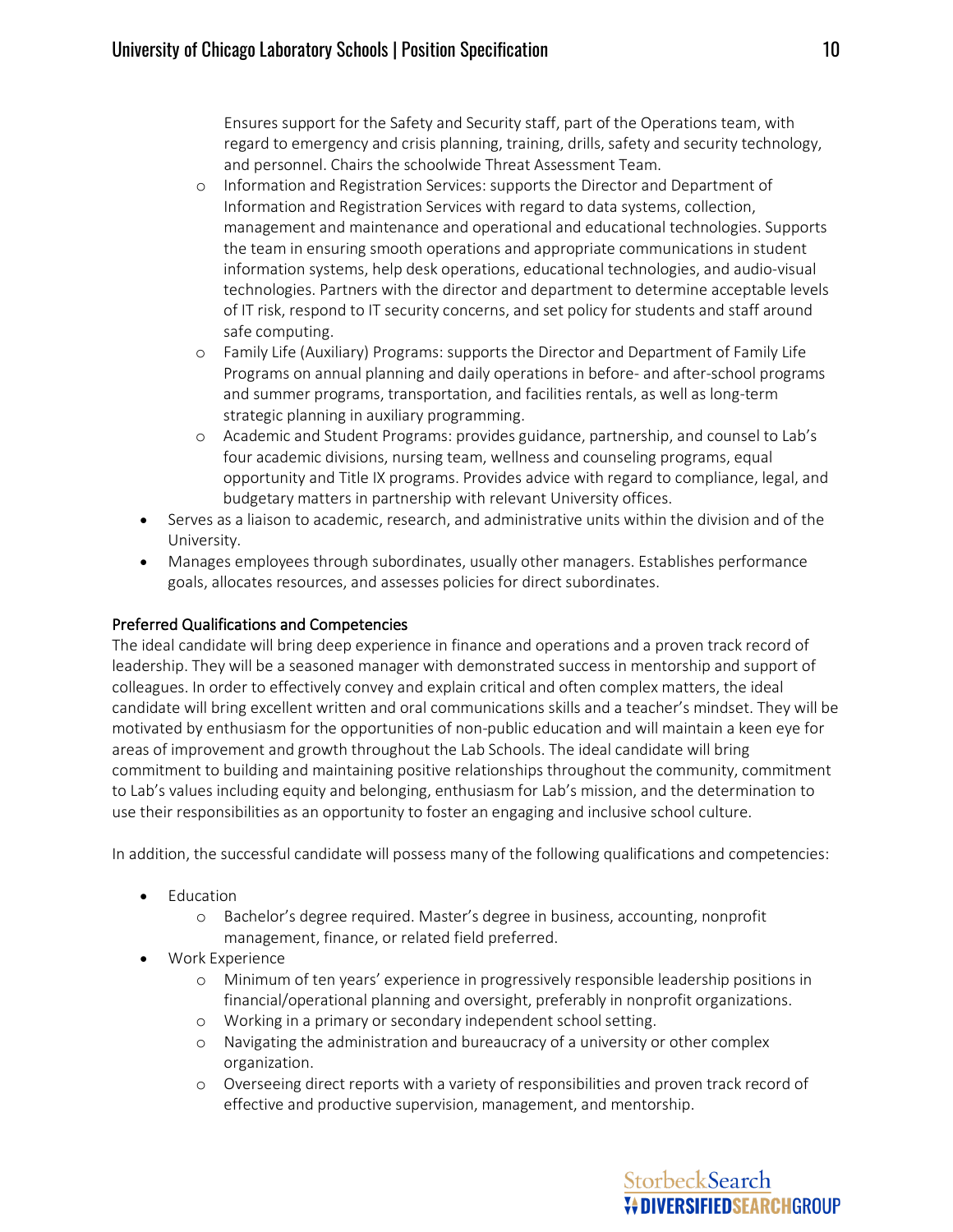- o Proven track record of long-range strategic planning as well as daily/routine management of programs and operations, preferably in an educational setting.
- o Long-range organizational financial planning in a nonprofit setting, determining and implementing budget goals, supporting a network of budget managers, and ensuring adequate oversight and safeguards for accountability and transparency.
- o Overseeing physical plant management, information and technology endeavors, safety and security operations, janitorial, transportation, and/or food services a plus.
- o Working in a unionized environment and experience with implementing and interpreting collective bargaining agreements.
- Strong leadership skills and competencies.
- Strategic thinking, development and follow through on long-range plans.
- Demonstrated, ongoing commitment to learning and growth in skills, issues, and competencies relevant to diversity, equity, inclusion, and belonging.
- Skill at building and sustaining excellent relationships at multiple levels with varied constituencies.
- Proven ability to manage, support, and mentor direct reports and work collegially and productively with peers.
- Excellent written and verbal communication skills.
- Excellent interpersonal and customer service skills.
- Strong organizational and analytical skills.
- Strong customer service skills and commitment to instilling customer service skills across teams, including the ability to engage with constituents with kindness, clarity, and diplomacy.
- Handle sensitive and confidential situations and information with absolute discretion.
- Business acumen, professionalism, attention to detail, and the ability to make well-informed decisions under deadline or other pressure.

For more information, please visit the Laboratory Schools homepage at:<https://www.ucls.uchicago.edu/>

For best consideration, please send all nominations and applications—electronically and in confidence to Storbeck Search at the email address below. In addition, all applicants are asked to apply directly to the University of Chicag[o HERE.](https://uchicago.wd5.myworkdayjobs.com/External/job/Hyde-Park-Campus/Laboratory-Schools--Associate-Director-of-Schools-for-Finance---Operations_JR16004)

# StorbeckSearch **VOIVERSIFIEDSEARCHGROUP**

Shelly Storbeck, Global Education Practice Lead and Managing Director Ruth Shoemaker Wood, Managing Director Lindsay Allison, Senior Associate Fiona Jaramillo, Senior Associate [UCLabCFO@storbecksearch.com](mailto:UCLabCFO@storbecksearch.com)

*Employees must comply with the University's COVID-19 vaccination requirements. More information about the requirements can be found on the [University of Chicago Vaccination GoForward.](https://goforward.uchicago.edu/covid-19-vaccination)*

*The University of Chicago is an [Affirmative](http://humanresources.uchicago.edu/fpg/policies/200/p201.shtml) Action/Equal [Opportunity/Disabled/Veterans](http://humanresources.uchicago.edu/fpg/policies/200/p201.shtml) Employer and does not discriminate on the basis of race, color, religion, sex, sexual orientation, gender identity, national or ethnic origin, age, status as an individual with a disability, protected veteran status, genetic information, or other protected classes under the law. For additional information please see the University's Notice of [Nondiscrimination.](http://www.uchicago.edu/about/non_discrimination_statement/)*

*Staff Job seekers in need of a reasonable accommodation to complete the application process should call 773-702-5800 or submit a request via [Applicant](http://uchicago.service-now.com/sso?id=ssc_sc_cat_item&sys_id=8ff79243dbe91c1029f52ad94b961946) Inquiry Form.*